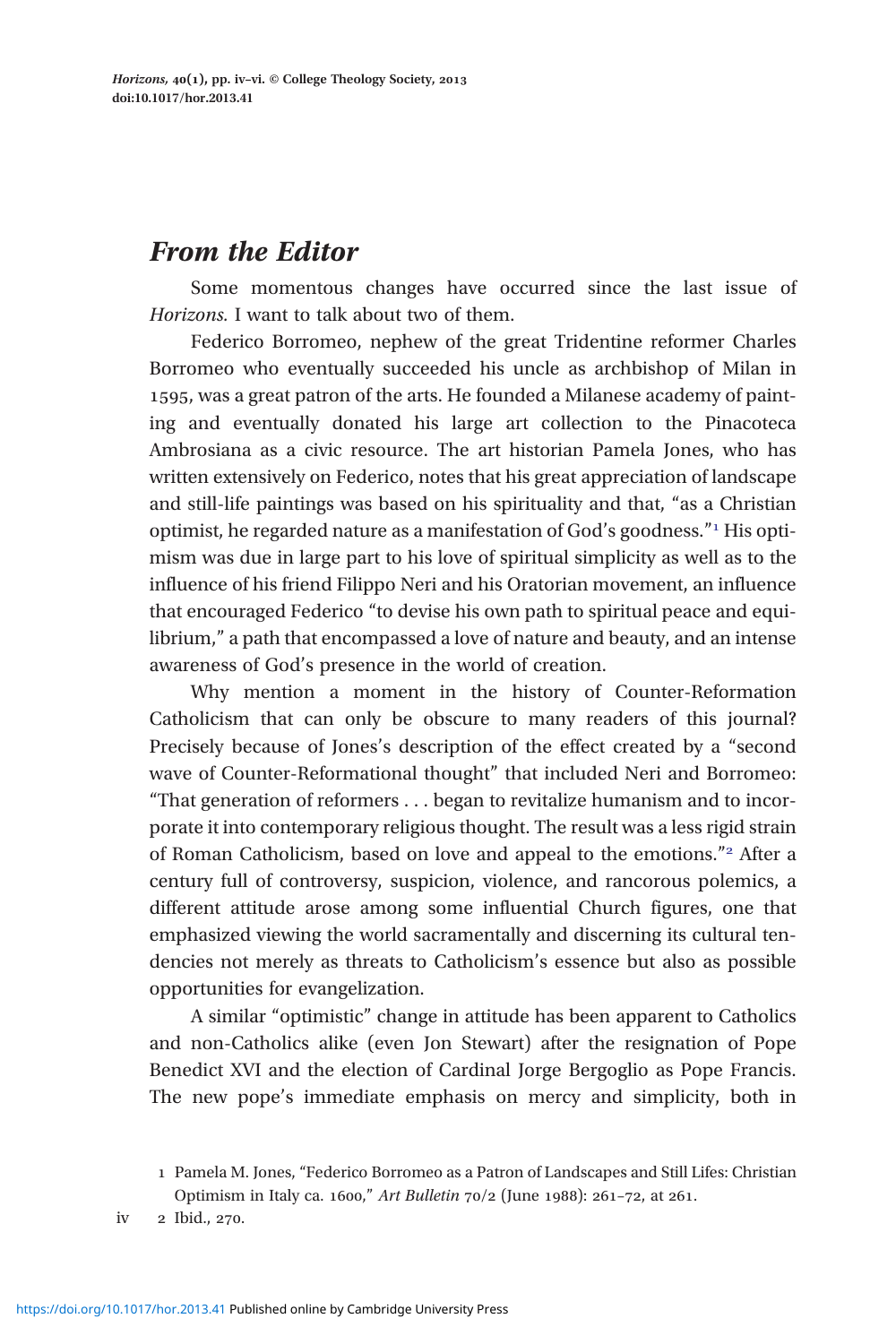words and in surprising and inspiring gestures, sparked not only media buzz but even (slightly) raised the hopes of those who, like me, had low (or no) expectations before the papal conclave. I am writing this two weeks after Francis' election, and at this stage there is no way to predict the direction (s) this change will take.

While the future is veiled, the meaning of the immediate past is not. The media has already reduced Benedict XVI's papacy to a single descriptive adjective: "troubled". One reason for Benedict's resignation, I am convinced, is the failure of his "ordered" and ethereal Neo-Platonic/Augustinian worldview: it eventually collided with the plurality of truths outside the Vatican and the almost willful disorder and corrupt behavior within the Vatican, and could not "solve" (solvere, unravel) any of it or put it into any order.<sup>3</sup> A similar view has been voiced by Leonardo Boff (the "collapse" of Ratzinger's theology)<sup>4</sup> and by Martin Drobinski, writing in Munich's Süddeutsche Zeitung of the current repudiation of Ratzinger's "hermetic" view of the Church as a little ship tossed about on a stormy "relativist" sea, forced to batten down the hatches and pull in the sails.<sup>5</sup> Perhaps a comparable defeat awaits the *juridi*cal view of Roman Catholicism that has become the default position over the past few decades, a view accompanied by what can be called "the paranoidcritical method" applied to everything contemporary. Juridicism effectively reduces Catholicism to a brand and ignores its New Testament roots as a "way" of discipleship. A more incarnational and sacramental view looks for possibilities of grace in everything, everywhere, all the time. At the moment, this looks like Pope Francis' path, visible in his various exhortations to Christians to risk going out and showing loving concern for one another, especially those in need, and for the world—all of which are "God's gifts." It appears as well as in his encounters with Orthodox Christians and

- Some support for this can be found in Benedict's announcement of his impending resignation (Declaratio, 10 February 2013, [http://www.vatican.va/holy\\_father/benedict\\_xvi/](http://www.vatican.va/holy_father/benedict_xvi/speeches/2013/february/documents/hf_ben-xvi_spe_20130211_declaratio_en.html) speeches/2013[/february/documents/hf\\_ben-xvi\\_spe\\_](http://www.vatican.va/holy_father/benedict_xvi/speeches/2013/february/documents/hf_ben-xvi_spe_20130211_declaratio_en.html)20130211\_declaratio\_en.html).
- Leonardo Boff, "Was the Collapse of this Theology the Main Reason for the Resignation of Benedict XVI?" (18 March 2013), [http://leonardoboff.wordpress.com/](http://leonardoboff.wordpress.com/2013/03/18/was-the-collapse-of-this-theology-the-main-reason-for-the-resignation-of-benedict-xvi/)2013/03/18/was[the-collapse-of-this-theology-the-main-reason-for-the-resignation-of-benedict-xvi/](http://leonardoboff.wordpress.com/2013/03/18/was-the-collapse-of-this-theology-the-main-reason-for-the-resignation-of-benedict-xvi/).
- Martin Drobinski, "Papst Franziskus: Das Gegenteil von Benedikts Programm," Süddeutsche Zeitung, 28 March 2013, [http://www.sueddeutsche.de/panorama/bergoglios](http://www.sueddeutsche.de/panorama/bergoglios-brandrede-das-gegenteil-von-benedikts-programm-1.1635295)[brandrede-das-gegenteil-von-benedikts-programm-](http://www.sueddeutsche.de/panorama/bergoglios-brandrede-das-gegenteil-von-benedikts-programm-1.1635295).; partial English translation at [http://www.praytellblog.com/index.php/](http://www.praytellblog.com/index.php/2013/04/04/reporting-on-benedict-and-francis-from-bavaria/)2013/04/04/reporting-on-benedict-and-francis[from-bavaria/](http://www.praytellblog.com/index.php/2013/04/04/reporting-on-benedict-and-francis-from-bavaria/).
- 6 See his homily at the inaugural Mass of his papacy (19 March 2013), [http://www.vatican.](http://www.vatican.va/holy_father/francesco/homilies/2013/documents/papa-francesco_20130319_omelia-inizio-pontificato_en.html) [va/holy\\_father/francesco/homilies/](http://www.vatican.va/holy_father/francesco/homilies/2013/documents/papa-francesco_20130319_omelia-inizio-pontificato_en.html)2013/documents/papa-francesco\_20130319\_omelia[inizio-pontificato\\_en.html.](http://www.vatican.va/holy_father/francesco/homilies/2013/documents/papa-francesco_20130319_omelia-inizio-pontificato_en.html)